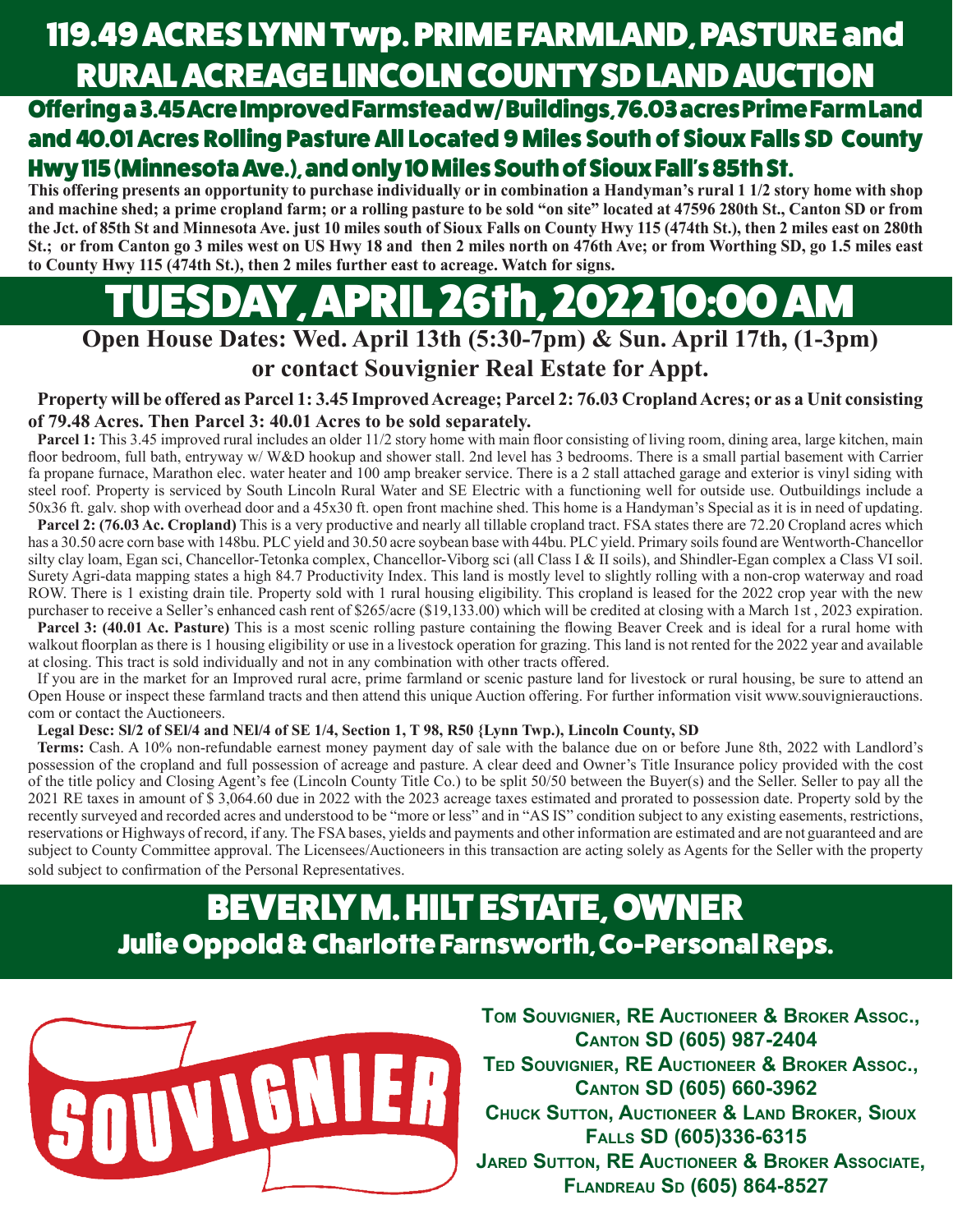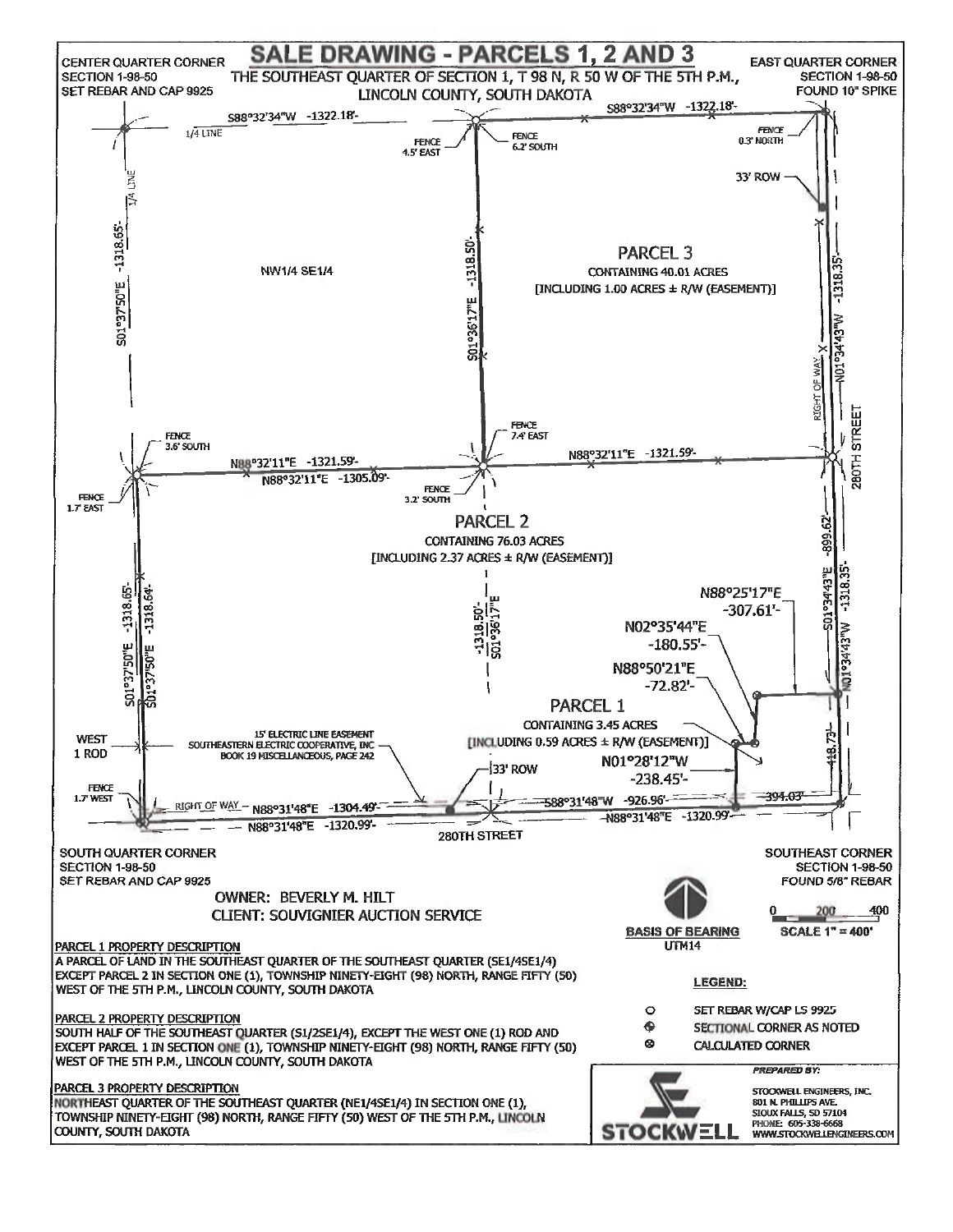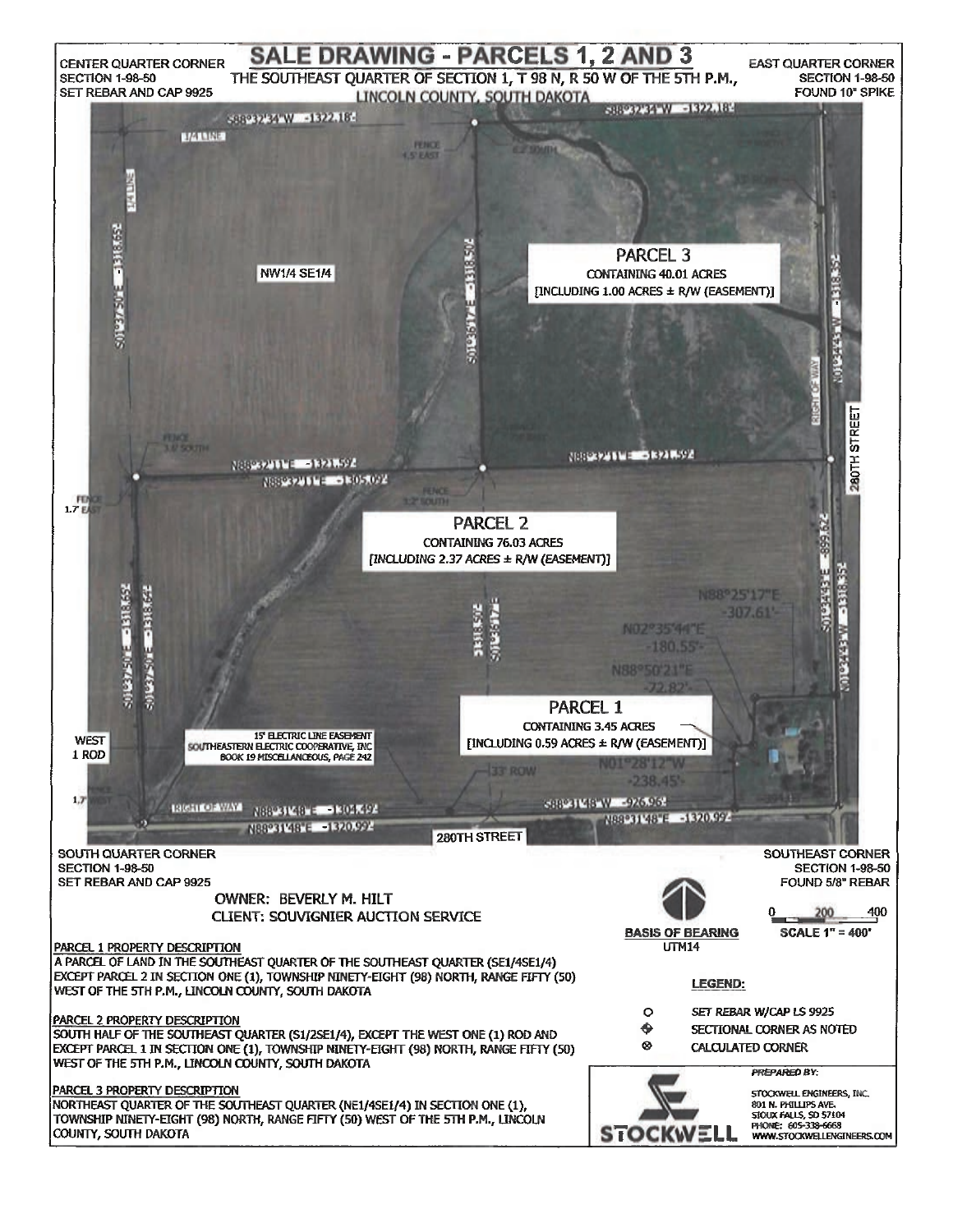

Inited States Department of Agriculture (USDA) Farm Service Agency (FSA) maps are for FSA Program administration only. This map does not represent a legal survey or reflect actual ownership; rather it depicts<br>to informatio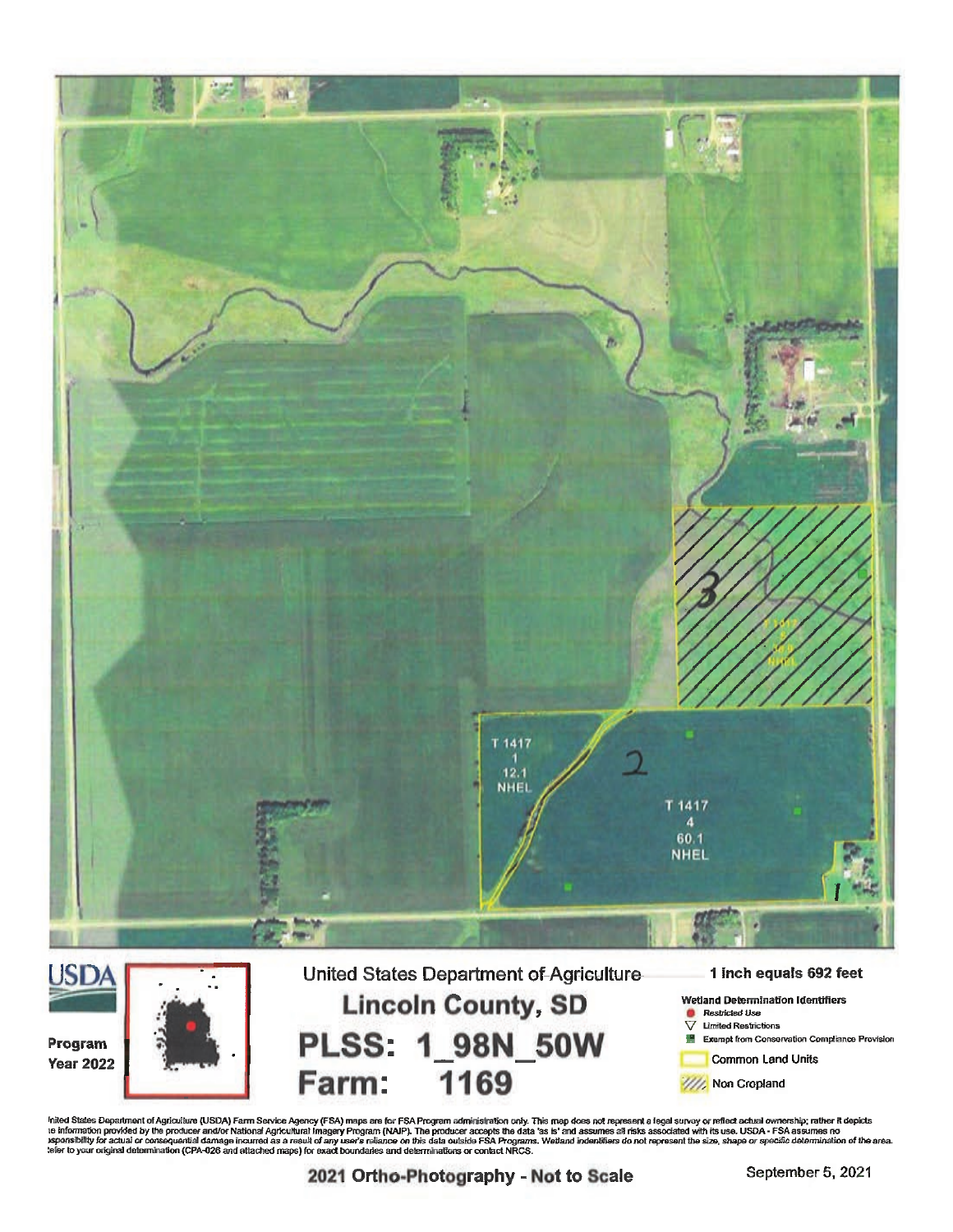Soils Map Parcel #2







T.

Area Symbol: SD083, Soil Area Version: 23

| <b>PUGA OVIERNI, OLIVOJ, OVIL AVGA VEISKAL ZO</b> |                                                                              |       |                                                 |  |                   |                  |             |      |                                                                                                                                                                                                                     |                  |        |         |    |           |      |      |        |                       |                      |
|---------------------------------------------------|------------------------------------------------------------------------------|-------|-------------------------------------------------|--|-------------------|------------------|-------------|------|---------------------------------------------------------------------------------------------------------------------------------------------------------------------------------------------------------------------|------------------|--------|---------|----|-----------|------|------|--------|-----------------------|----------------------|
|                                                   | Code Soil<br>Description                                                     |       | Acres Percent PI<br>of field Legend Class Index |  | Non-<br>llm<br>°c | Productivity hay | <b>Tons</b> |      | Alfalta   Barley   Bromegrass   Bromegrass   Corn   Grain   Oats   Sovbeans   Spring   Sunflowers  <br>  hay   Bromegrass   Bromegrass   Corn   Silage   Sovbeans   Sovbeans   Meat   Lbs     Lbs     Lbs       Lbs |                  |        | Tons Bu |    |           |      | lBu  |        | Winter<br>wheat<br>Bu | *n NCCPI<br>Soybeans |
| lwħA                                              | Wentworth-<br>Chancellor<br>silty clay<br>loams, 0 to<br>2 percent<br>slopes | 48.23 | 65.5%                                           |  | Iw                | 88               | 4.1I        | 51   | 4.4                                                                                                                                                                                                                 | 4.7              | 98     | 11.6    | 57 | 64        | 37   | 36   | 1460   | 39                    | 56                   |
| EaB                                               | Egan silty<br>clay loam,<br>l3 to 6<br>percent<br>slopes                     | 11.19 | 15.2%                                           |  | <b>Ilel</b>       | 82               | 4.5         | 50   |                                                                                                                                                                                                                     | 4.7              | 90     | 10.7    | 52 | 63        | 34   | 35   | 1340   | 39                    | 61                   |
| lCa                                               | Chancellor-<br>Tetonka<br>complex, 0<br>lto 2<br>percent<br>slopes           | 9.91  | 13.5%                                           |  | 1hv)              | 75               |             |      |                                                                                                                                                                                                                     |                  |        |         |    |           |      |      |        |                       | 51                   |
| lCd.                                              | Chancellor-<br>Viborg silty<br>clay loams                                    | 3.29  | 4.5%                                            |  | Ilw               | 87               | 3.7         | 47   | 4.6                                                                                                                                                                                                                 | 4.7              | 94     | 11.1    | 55 | 59        | 35   | 33   | 1400   | 36                    | 47                   |
| SkD2 to 15                                        | Shindler-<br>Egan<br>complex, 9<br>loercent<br>slopes,<br>eroded             | 1.00  | 1.4%                                            |  | Vlel              | 46               | 3.1         | 28   | 2.8                                                                                                                                                                                                                 | 3.3 <sub>1</sub> | 44     | 5.2     | 26 | 35        | 15I  | 20   | 650    | 22                    | 51                   |
|                                                   |                                                                              |       | <b>Weighted Average</b>                         |  | 1,40              | 84.7             | 3.6         | 43.5 | 3.7                                                                                                                                                                                                                 |                  | 4 82.7 | 9.8     |    | 48.1 54.6 | 31.2 | 30.7 | 1231.5 | 33.4                  | $n$ 55.6             |

\*n: The aggregation method is "Weighted Average using all components"<br>\*c: Using Capabilities Class Dominant Condition Aggregation Method

Soils data provided by USDA and NRCS.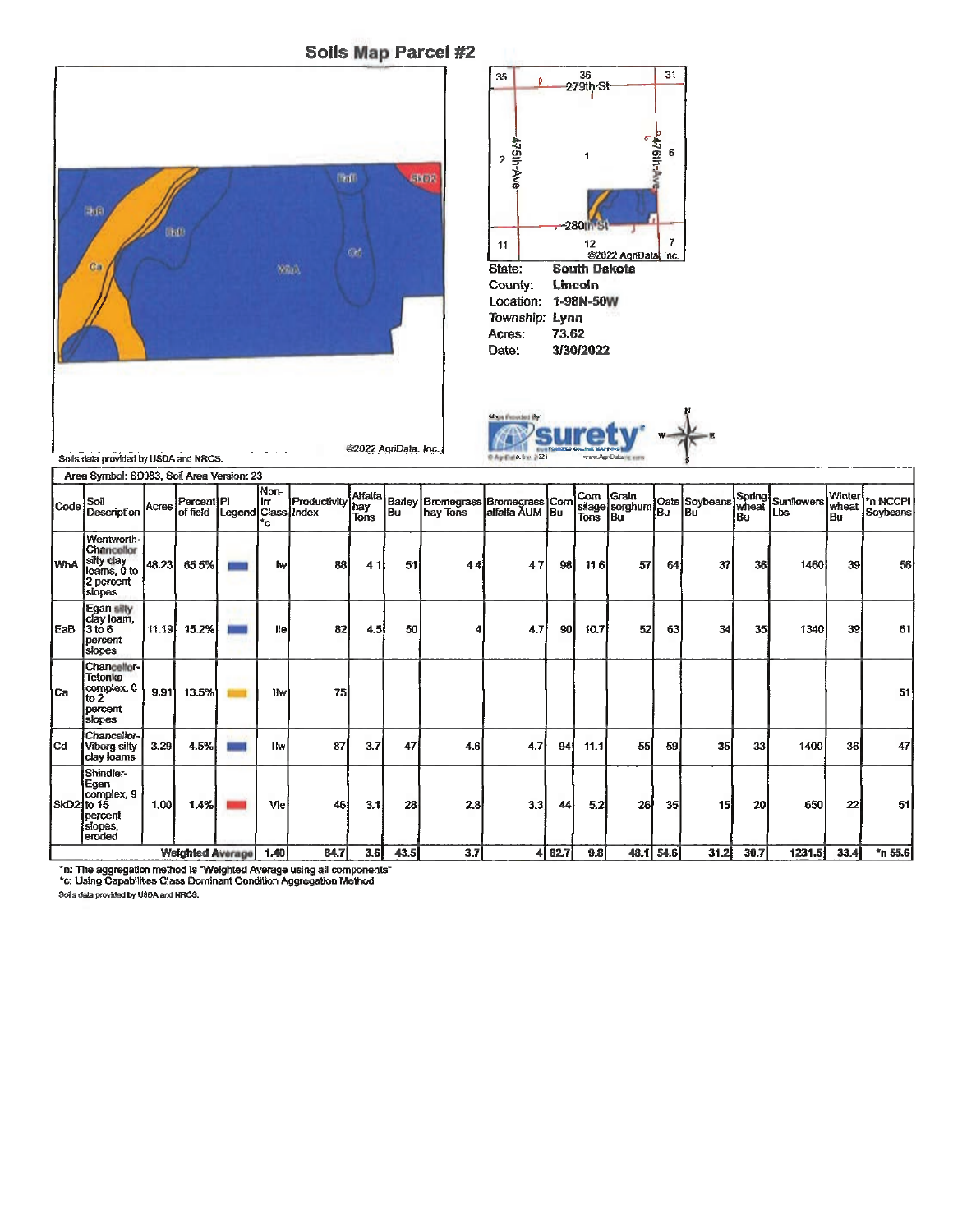## **Aerial Map Parcel 3 (Pasture)**

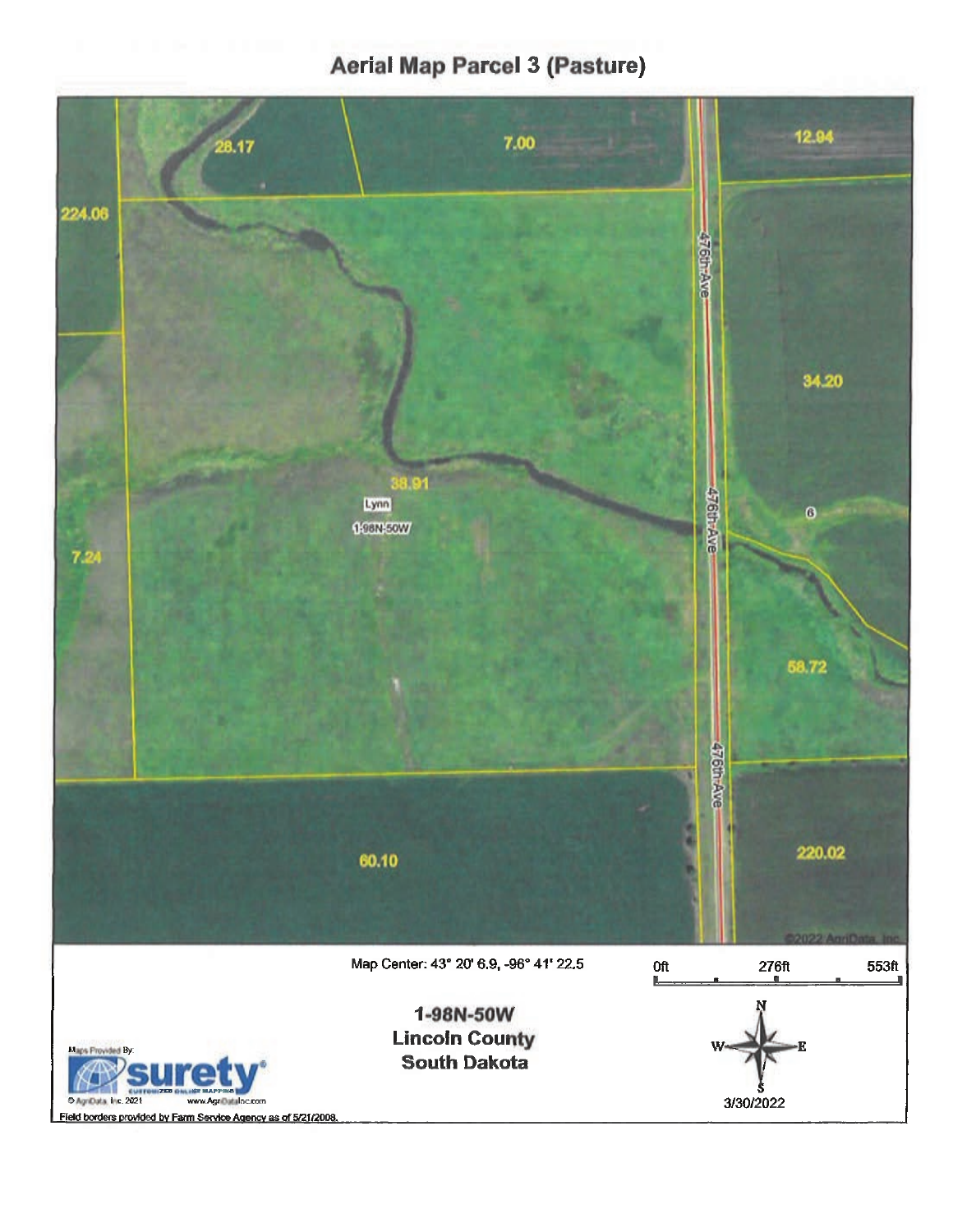#### **Soils Map Parcel 3 (Pasture)**







Soils data provided by USDA and NRCS.

| Area Symbol: SD083, Soil Area Version: 23 |                                                                                           |       |                                      |                            |                   |            |                                   |                                        |      |                                                                                                            |     |            |         |    |           |                                                 |      |                    |                        |                             |
|-------------------------------------------|-------------------------------------------------------------------------------------------|-------|--------------------------------------|----------------------------|-------------------|------------|-----------------------------------|----------------------------------------|------|------------------------------------------------------------------------------------------------------------|-----|------------|---------|----|-----------|-------------------------------------------------|------|--------------------|------------------------|-----------------------------|
| Code                                      | Soil<br>Description                                                                       | Acres | Percent PI<br>of field  Legend Class |                            | Non-<br>liг<br>*c | lΙπ<br>÷c  | Class Productivity<br>Index       | <b>Alfalfa</b><br><b>I</b> hay<br>Tons |      | Barley Bromegrass Bromegrass Corn<br>Bu hay Tons alfalla AUM Bu<br>hay Tons                                |     |            | Tons Bu |    |           | Com Grain<br>silage sorghum Oais Soybeans wheat | ßц   | Sunflowers.<br>lbs | Winter<br>wheat<br>lBu | *n NCCPI<br>Soybeans        |
| SkD2 lo 15                                | Shindler-<br>Egan<br>complex, 9<br><b>Dercent</b><br>slopes.<br>eroded                    | 16.71 | 42.9%                                |                            | Vie               |            | 46                                | 3.1                                    | 28   | 2.8                                                                                                        | 3.3 | 44         | 5.2     | 26 | 35        | 15                                              | 20   | 650                | 22                     | 51                          |
| iLa                                       | Lamo silty<br>lday loan.<br>coối, 0 to 2<br>percent<br>slopes,<br>occasionally<br>flooded | 14.39 | 37.0%                                |                            | <b>Hw</b>         | <b>Ihw</b> | 70                                |                                        |      |                                                                                                            |     |            |         |    |           |                                                 |      |                    |                        | 71                          |
| EaB                                       | Egan sity<br> clay loam, 3 <br><b>to 6 percent</b><br>slopes                              | 3.16  | 8.1%                                 |                            | <b>tle</b>        |            | 82                                | 4.5                                    | 50   |                                                                                                            | 4.7 | 90         | 10.7    | 52 | 63        | 34                                              | 35   | 1340               | 39                     | 61                          |
| <b>WhA</b>                                | Wentworth-<br><b>Chancellor</b><br>silly clay<br>loans, 0 to<br>2 percent<br>siopes       | 2.91  | 7.5%                                 |                            | ľж                |            | 88                                | 4.1                                    | 51   | 4.4                                                                                                        | 4.7 | 98 I       | 11.6    | 57 | 64        | 37                                              | 36   | 1460               | 39                     | 56                          |
| <b>AcA</b>                                | Alcester<br>silty clay<br>loam, 0 to 2<br>percent<br>slopes                               | 1.74  | 4.5%                                 |                            |                   |            | 97                                |                                        |      |                                                                                                            |     |            |         |    |           |                                                 |      |                    |                        | 73                          |
| Code                                      | Soil<br>Description                                                                       |       | Acres Percent PI<br>of field         | [Legend <sup>[Class]</sup> | Non-<br>lп<br>°C. | ÷.         | In<br>Class Productivity<br>Index | <b>Alfara</b><br>hay<br>Tons           |      | <br> Barley Bromegrass   Bromegrass    Corn    Grain<br> Bu    hay Tons    alfalfa AUM    Bu    Tons    Bu |     |            |         |    |           | Oats Soybeans Spring                            | Bu   | Sunflowers<br>Lbs  | Winter<br>wheat<br>lBu | <b>In NCCPI</b><br>Soybeans |
| Weighted Average 3.60 0.78                |                                                                                           |       |                                      |                            |                   |            | 63.2                              | 21                                     | 19.9 | 1.9                                                                                                        |     | $2.2$ 33.5 | 4       |    | 19.7 24.9 | 12                                              | 14.1 | 497.2              | 15.5                   | n60.6                       |

"n: The aggregation method is "Weighted Average using all components"<br>"c: Using Capabilities Class Dominant Condition Aggregation Method